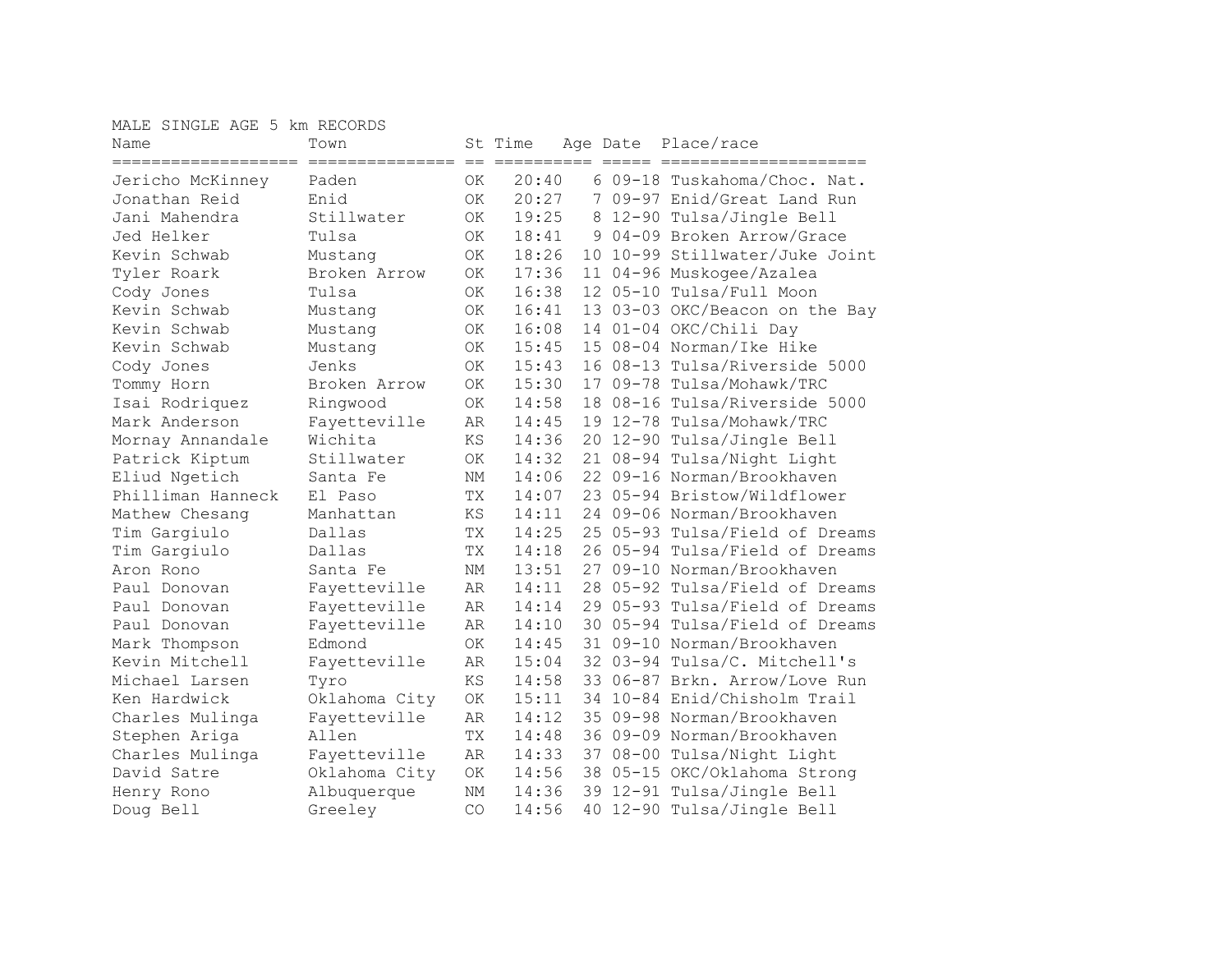| Sammy Kiplagat  | San Antonio   | TX                     | 15:05 |  | 41 08-14 Norman/Brookhaven     |
|-----------------|---------------|------------------------|-------|--|--------------------------------|
| Doug Bell       | Greeley       | CO                     | 15:55 |  | 42 05-93 Tulsa/Field of Dreams |
| John Bermingham | Edmonton AL   | $\mathrm{CN}$          | 15:28 |  | 43 05-95 Bristow/Wildflower    |
| Charlie Gray    | Lee's Summit  | MO                     | 15:40 |  | 44 05-98 Bristow/Wildflower    |
| Pete Orban      | Claremore     | <b>OK</b>              | 16:04 |  | 45 06-01 Tulsa/Full Moon       |
| Charlie Gray    | Lee's Summit  | <b>MO</b>              | 15:54 |  | 46 05-00 Bristow/Wildflower    |
| Pete Orban      | Claremore     | OK                     | 16:14 |  | 47 06-03 Tulsa/Twilight Run    |
| Pete Orban      | Claremore     | OK                     | 16:17 |  | 48 06-04 Tulsa/Full Moon       |
| Pete Orban      | Claremore     | OK                     | 16:17 |  | 49 06-05 Tulsa/Kidney Klassic  |
| Pete Orban      | Claremore     | OK                     | 16:24 |  | 50 08-05 Norman/Brookhaven     |
| Pete Orban      | Claremore     | OK                     | 16:25 |  | 51 10-06 Tulsa/Red Ribbon      |
| Pete Orban      | Claremore     | OK                     | 16:38 |  | 52 07-08 Tulsa/Mohawk/TRC      |
| Mike Kelly      | Stillwater    | OK                     | 16:45 |  | 53 05-07 OKC/Sooner Games      |
| Mike Kelly      | Stillwater    | OK                     | 16:58 |  | 54 09-07 Perry/Cherokee Strip  |
| Mike Kelly      | Stillwater    | ΟK                     | 17:01 |  | 55 04-09 Stillwater/Remember   |
| Pete Orban      | Claremore     | ОK                     | 17:08 |  | 56 03-12 Tulsa/Parkside Run    |
| Mike Kelly      | Stillwater    | 0K                     | 17:27 |  | 57 07-11 OKC/Stars & Stripes   |
| Mike Kelly      | Stillwater    | ОK                     | 17:21 |  | 58 09-11 Perkins/Pistol Pete   |
| Mike Kelly      | Stillwater    | 0K                     | 17:47 |  | 59 10-12 Shawnee/FamilyPromise |
| Pete Orban      | Claremore     | ОK                     | 17:47 |  | 59 09-14 Pyror/Fall Fever      |
| Jack Gentry     | Rogers        | AR                     | 17:56 |  | 60 07-89 Tulsa/Mohawk/TRC      |
| Jack Gentry     | Rogers        | AR                     | 18:20 |  | 61 12-89 Tulsa/Jingle Bell     |
| Steve Blanchard | Tulsa         | OK                     | 18:23 |  | 62 07-94 Tulsa/Mohawk/TRC      |
| Steve Blanchard | Tulsa         | ОK                     | 18:23 |  | 63 04-95 Tulsa/Corp. Challenge |
| Steve Blanchard | Tulsa         | 0K                     | 19:08 |  | 64 07-96 Tulsa/Mohawk/TRC      |
| Jack Gentry     | Rogers        | AR                     | 19:12 |  | 65 03-93 Claremore Challenge   |
| Jim Smith       | Oklahoma City | OK                     | 19:52 |  | 66 07-88 Tulsa/Mohawk/TRC      |
| Paul Heitzman   | Eudora        | ΚS                     | 19:21 |  | 67 08-98 Tulsa/SandRun         |
| Paul Heitzman   | Eudora        | <b>KS</b>              | 19:06 |  | 68 01-00 Tulsa/Resolution Run  |
| Paul Heitzman   | Eudora        | KS                     | 19:12 |  | 69 04-00 Tulsa/Grace Race      |
| Paul Heitzman   | Eudora        | $\mathop{\mathrm{KS}}$ | 19:52 |  | 70 03-01 Tulsa/Schlotzskys     |
| Paul Heitzman   | Eudora        | ΚS                     | 20:05 |  | 71 03-02 Tulsa/St. Patricks    |
| Paul Heitzman   | Eudora        | <b>KS</b>              | 20:27 |  | 72 03-03 Tulsa/Wish Lemons     |
| Steve Blanchard | Tulsa         | <b>OK</b>              | 21:55 |  | 73 06-05 Bixby/Green Corn      |
| Paul Heitzman   | Eudora        | ΚS                     | 22:43 |  | 74 10-05 Tulsa/Red Ribbon      |
| Paul Heitzman   | Eudora        | ΚS                     | 22:24 |  | 75 02-06 Tulsa/Mohawk Thirty   |
| Jack Gentry     | Rogers        | AR                     | 23:14 |  | 76 07-04 Tulsa/Mohawk/TRC      |
| Richard Irons   | Tulsa         | OK                     | 26:13 |  | 77 09-11 Tulsa/Race for Cure   |